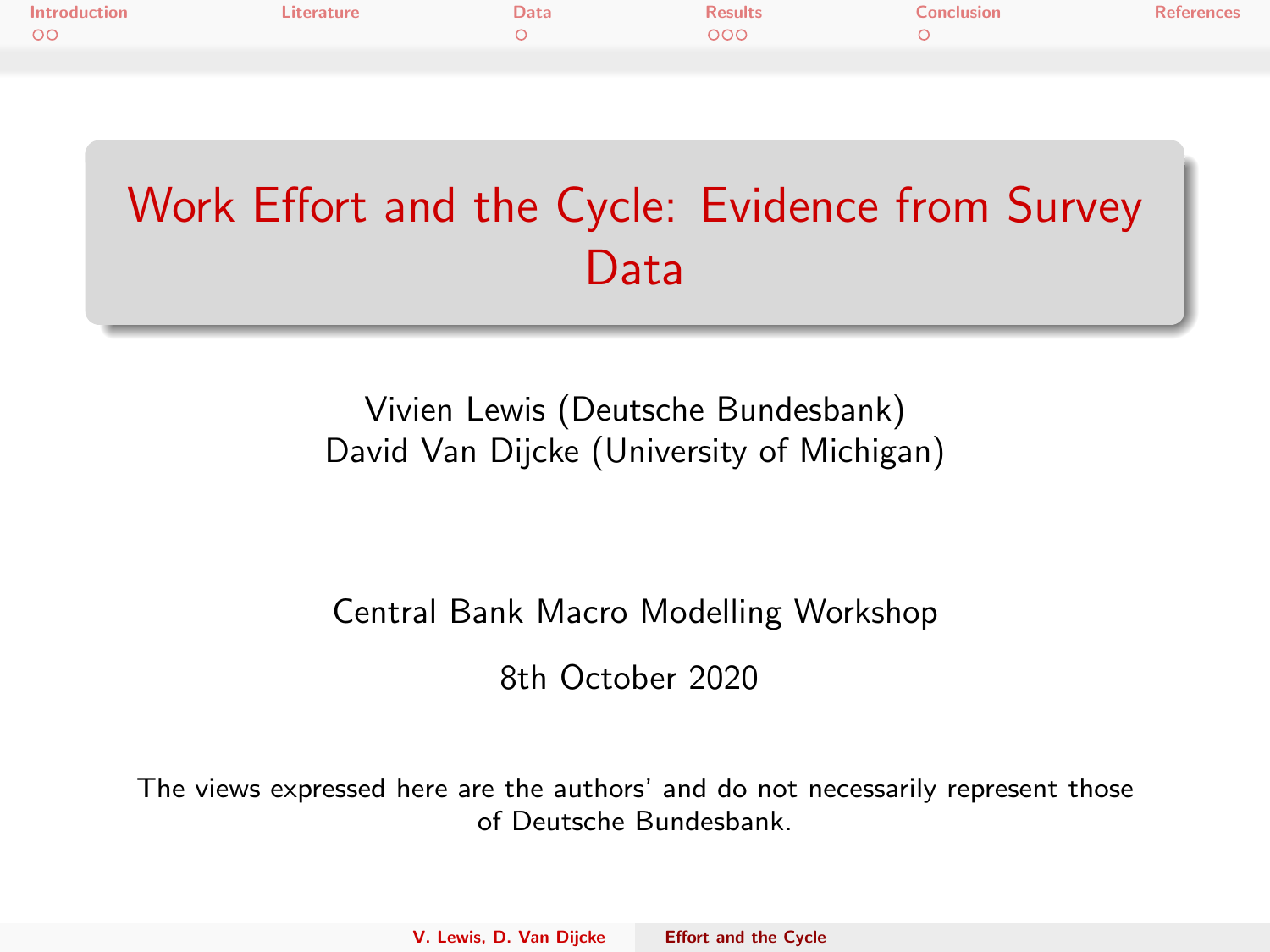<span id="page-1-0"></span>

| <b>Introduction</b> | Literature | Data | <b>Results</b> | Conclusion | <b>References</b> |
|---------------------|------------|------|----------------|------------|-------------------|
| ●○                  |            |      | 000            |            |                   |
|                     |            |      |                |            |                   |
| In a Nutshell       |            |      |                |            |                   |

Research question: How does work effort move over the business cycle?

- Labor hoarding theory [\(Okun, 1963\)](#page-8-1): procyclical effort
- 'Shirking' model [\(Shapiro and Stiglitz, 1984\)](#page-8-2): countercyclical effort Our approach
	- In this paper, we test these two competing theories
	- Difficulty: effort unobserved and therefore hard to measure
	- We use self-reported work effort, cross-country and individual-level

Key result

• Work effort robustly procyclical  $\rightarrow$  consistent with labor hoarding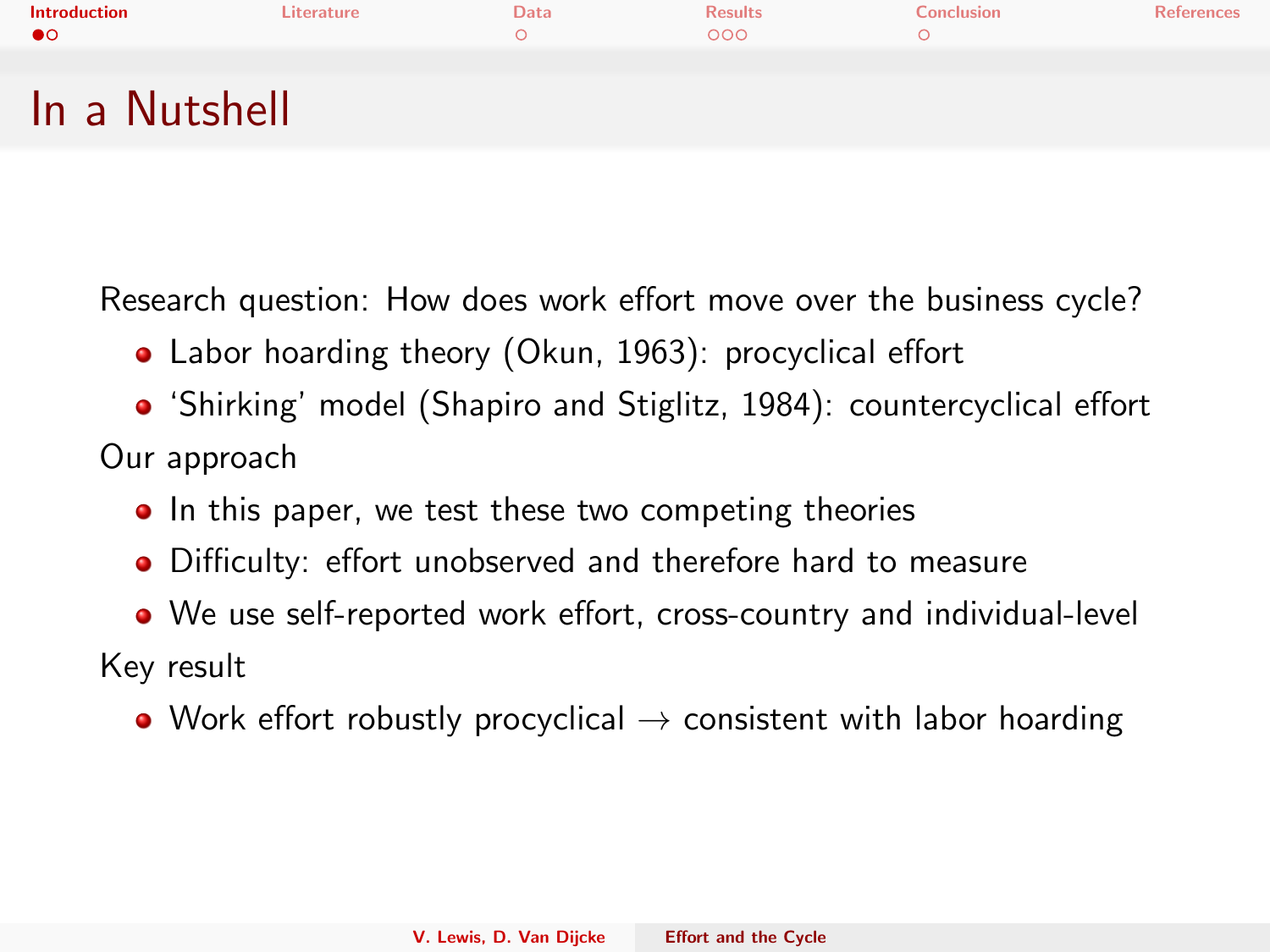| <b>Introduction</b><br>$\circ$ | Literature | Data | <b>Results</b><br>000 | Conclusion | <b>References</b> |
|--------------------------------|------------|------|-----------------------|------------|-------------------|
| <b>Motivation</b>              |            |      |                       |            |                   |

What determines a worker's effort on the job? Two theories:

- **1** Labor hoarding: Effort adjusts to avoid costly changes in employment/hours  $\rightarrow$  high in expansion when demand is high
- **2 Shirking model**: Effort arises from fear of lay-off when caught shirking  $\rightarrow$  high in recession when job finding rate is low

Age-old question: what drives business cycles?

- **•** Procyclical labor productivity [\(Ohanian and Raffo, 2012\)](#page-8-3)
	- Consistent with technology shocks as main driver of business cycles
	- Also consistent with demand shocks & variable factor utilization, such as procyclical work effort
- Labor hoarding reduces importance of technology shocks [\(Burnside](#page-8-4) [et al., 1993;](#page-8-4) [Basu and Kimball, 1997\)](#page-8-5)
- Shirking model requires implausibly large technology shocks in RBC model [\(Uhlig and Xu, 1996\)](#page-8-6)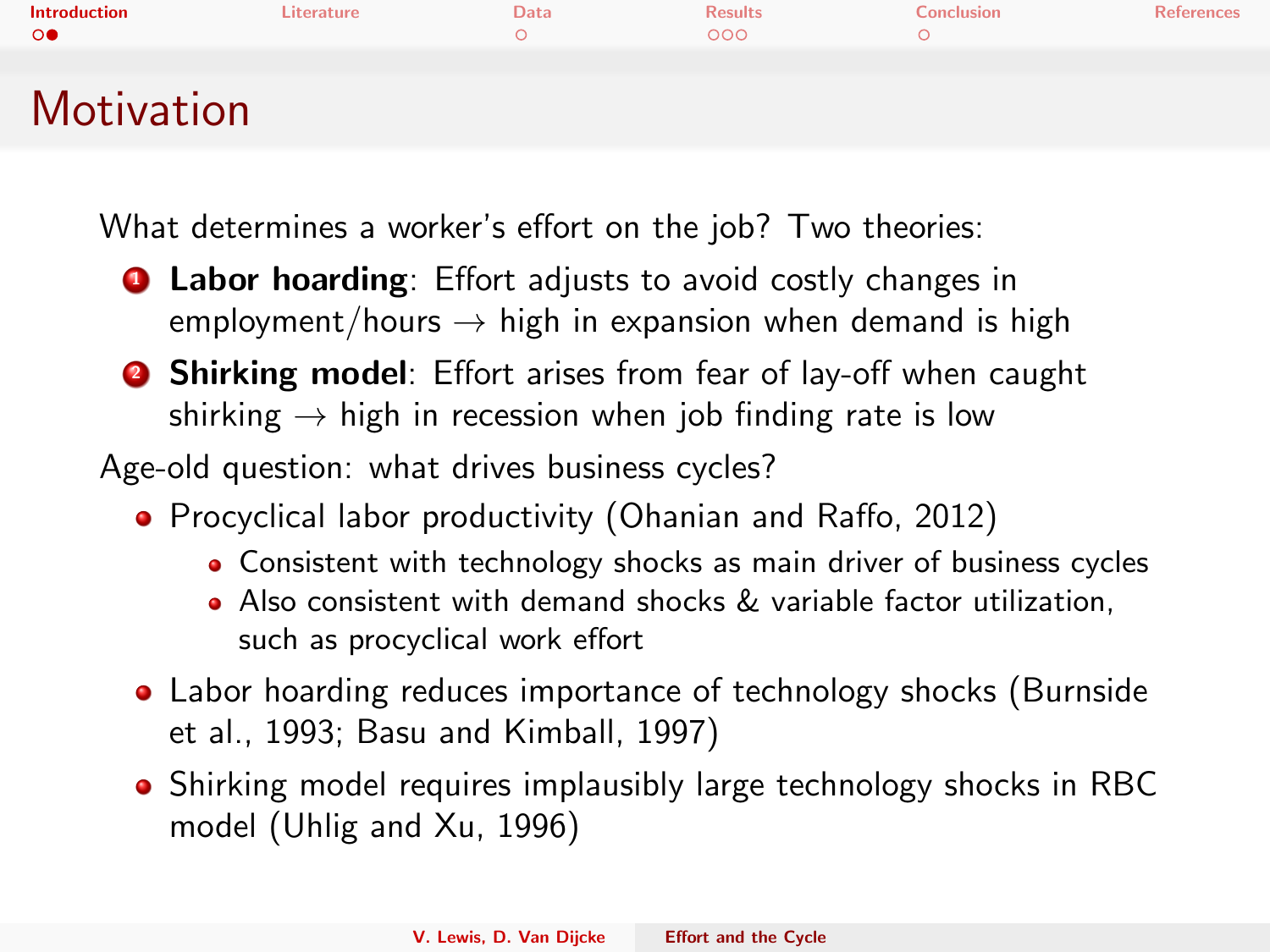<span id="page-3-0"></span>

| Introduction | Literature | Data | <b>Results</b> | Conclusion | <b>References</b> |
|--------------|------------|------|----------------|------------|-------------------|
| $\circ$      |            |      | 000            |            |                   |
|              |            |      |                |            |                   |
|              |            |      |                |            |                   |

### Self-reported work effort from WOS

Which of the following statements best describes your feelings about your job? In my job...

- **1** 'I only work as hard as I have to.'
- <sup>2</sup> 'I work hard, but not so that it interferes with the rest of my life.'
- <sup>3</sup> I make a point of doing the best work I can, even if it sometimes does interfere with the rest of my life.'

Alternative proxies

- Job-related stress and exhaustion from Work Orientations Survey (WOS). Caveat: Could reflect other aspects of job unrelated to effort
- Attitudes to work effort from World Values Survey (WVS). Caveat: Measure a person's work ethic rather than actual effort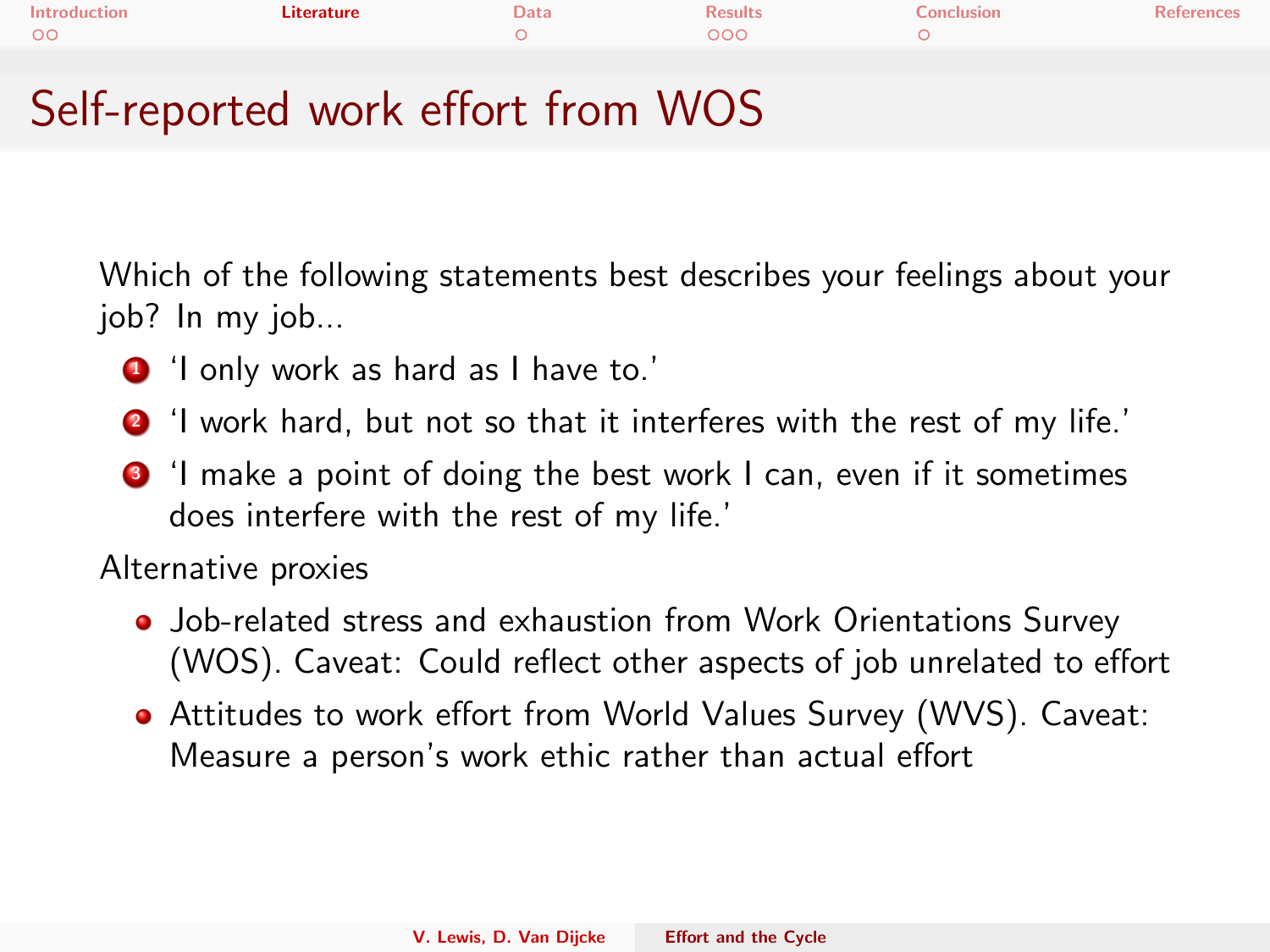<span id="page-4-0"></span>

| Introduction | Literature | Data | <b>Results</b> | Conclusion | References |
|--------------|------------|------|----------------|------------|------------|
| $\circ$      |            |      | 000            |            |            |
|              |            |      |                |            |            |

## Self-Reported Effort vs. Cyclical Unemployment

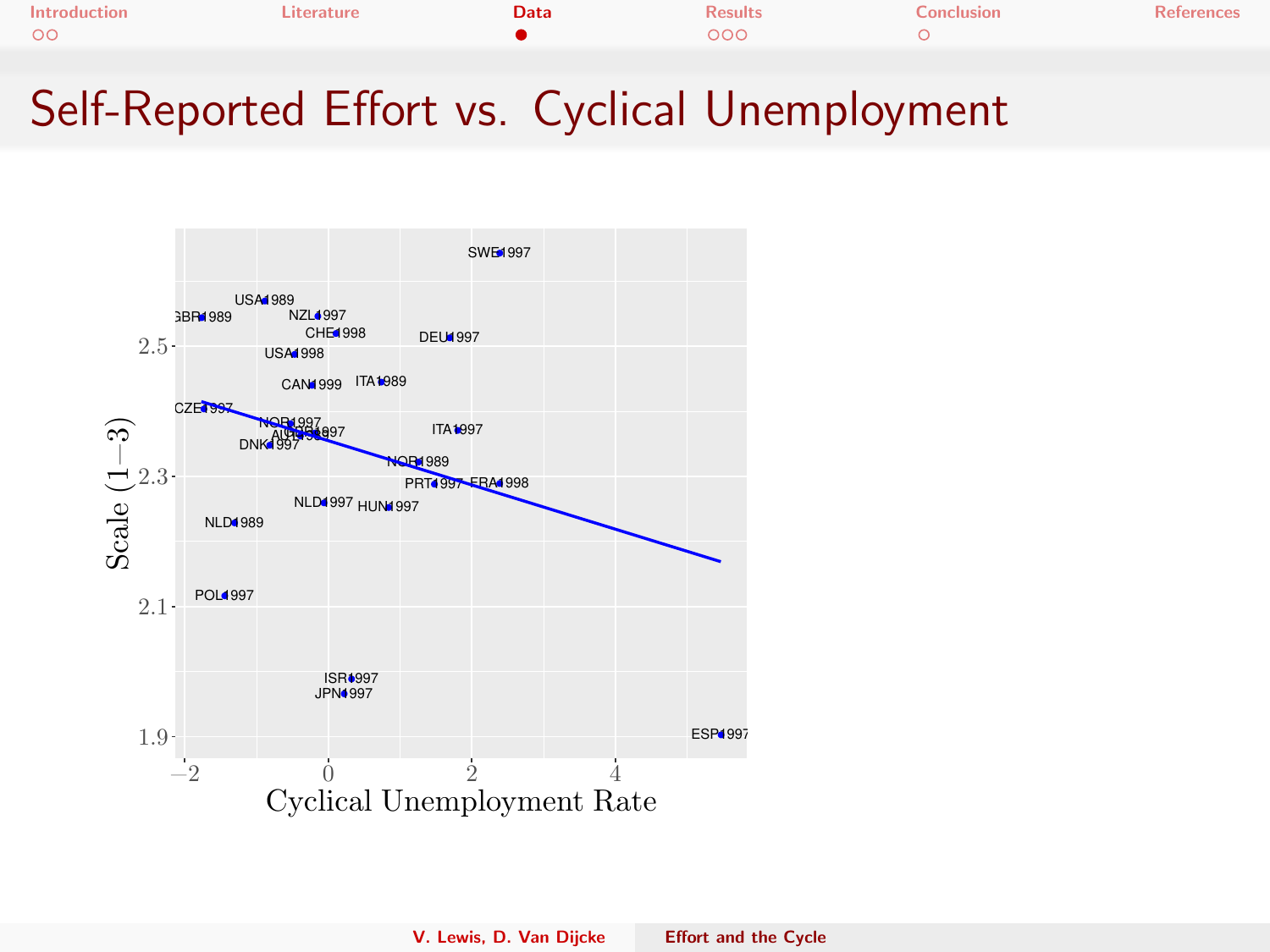| Introduction | Literature | Data | <b>Results</b> | Conclusion | References |
|--------------|------------|------|----------------|------------|------------|
| $\circ$      |            |      | 000            |            |            |
|              |            |      |                |            |            |

## Regression Results: Ordered Logit

|                            | Dependent variable:   |                       |                       |  |  |
|----------------------------|-----------------------|-----------------------|-----------------------|--|--|
|                            | Work Effort           | Exhaustion            | <b>Stress</b>         |  |  |
| Cyclical Unemployment Rate | $0.361***$<br>(0.001) | $0.957***$<br>(0.008) | $1.028***$<br>(0.010) |  |  |
| <i><b>Observations</b></i> | 7388                  | 21418                 | 35139                 |  |  |
| HP Unemployment Rate       | $0.390***$<br>(0.002) | $0.806***$<br>(0.004) | $1.014**$<br>(0.006)  |  |  |
| <i><b>Observations</b></i> | 7388                  | 20987                 | 34316                 |  |  |
| Output Gap Y*-Y            | $0.782***$<br>(0.003) | $0.958***$<br>(0.011) | $0.986*$<br>(0.008)   |  |  |
| <i><b>Observations</b></i> | 7388                  | 21889                 | 36117                 |  |  |
| Country FEs<br>Year FEs    | X<br>X                | X<br>X                | X<br>X                |  |  |
| Occupation FEs             | X                     | X                     | X                     |  |  |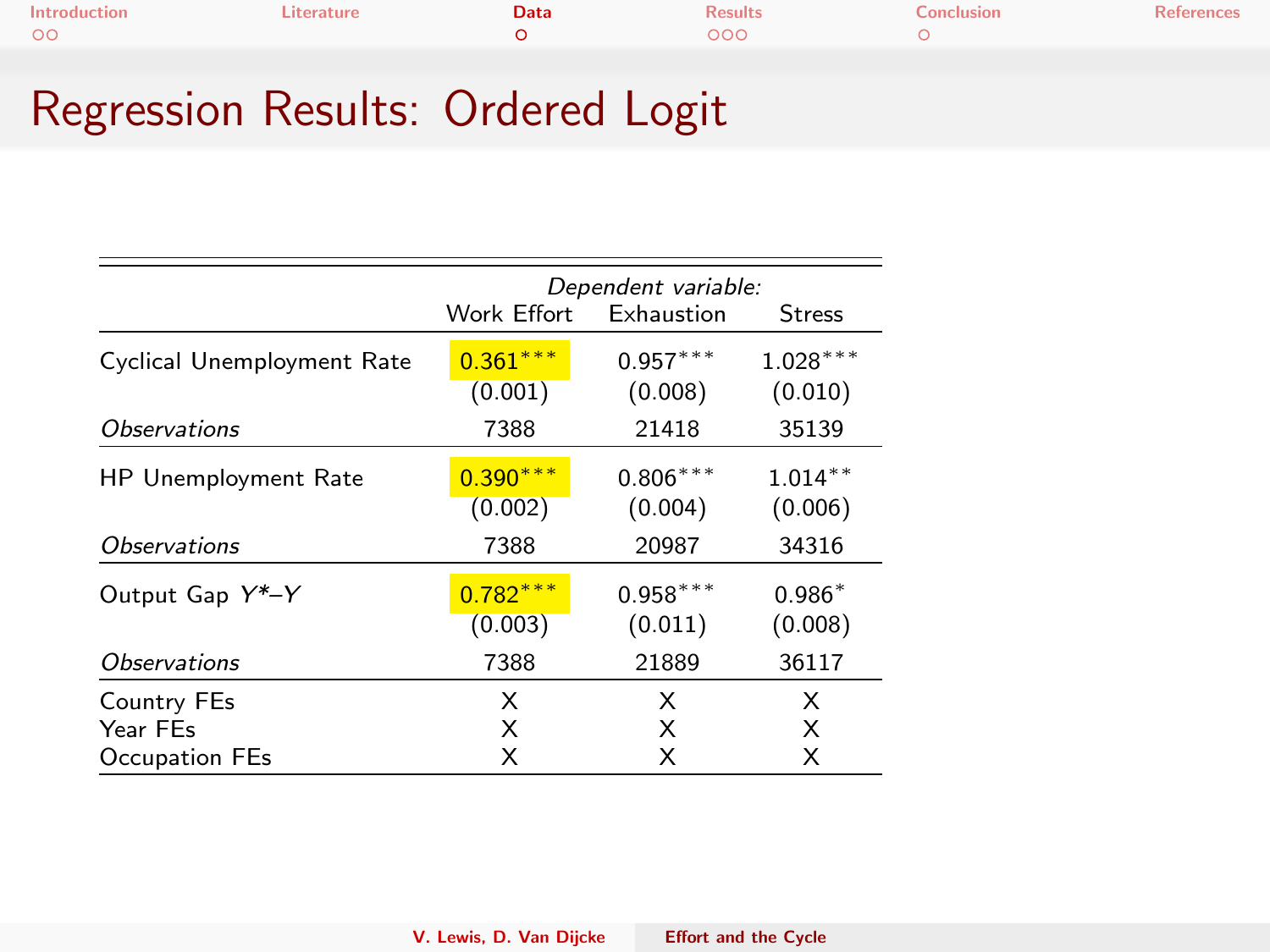| Introduction | Literature | Data | <b>Results</b> | Conclusion | <b>References</b> |
|--------------|------------|------|----------------|------------|-------------------|
| $\circ$      |            |      | 000            |            |                   |
|              |            |      |                |            |                   |

## Results: Effort Cyclicality and Employment Protection



Notes. Predicted probabilities of self-reported effort levels vs. cyclical unemployment, for increasing strictness of employment protection (Q1-Q3), with 95% confidence bands.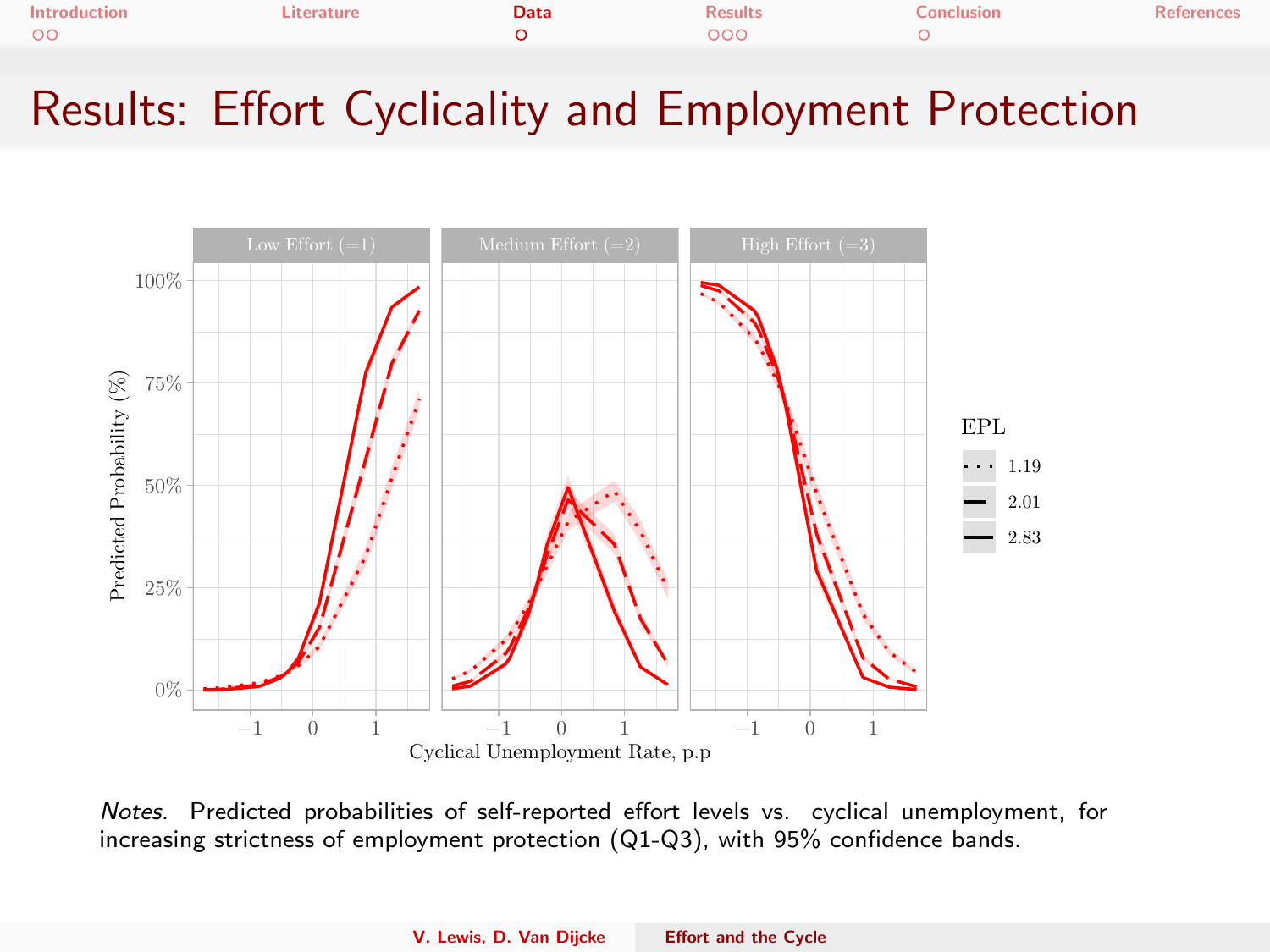<span id="page-7-0"></span>

| Introduction<br>$\circ$ | Literature | Data | <b>Results</b><br>$\bullet$ 00 | Conclusion | References |
|-------------------------|------------|------|--------------------------------|------------|------------|
|                         |            |      |                                |            |            |
| Conclusion              |            |      |                                |            |            |

Key findings

- Self-reported work effort robustly procyclical
- Consistent with labor hoarding view, inconsistent with shirking model
- Increased employment protection  $\rightarrow$  more procyclical effort

Policy implications

- Effort reduces costs of employment protection  $\rightarrow$  support for employment stabilization programs that 'subsidize labor hoarding' [\(Giupponi and Landais, 2018\)](#page-8-7)
- Effort makes productivity more procyclical, which dampens inflation fluctuations [\(Lewis et al., 2019\)](#page-8-8)